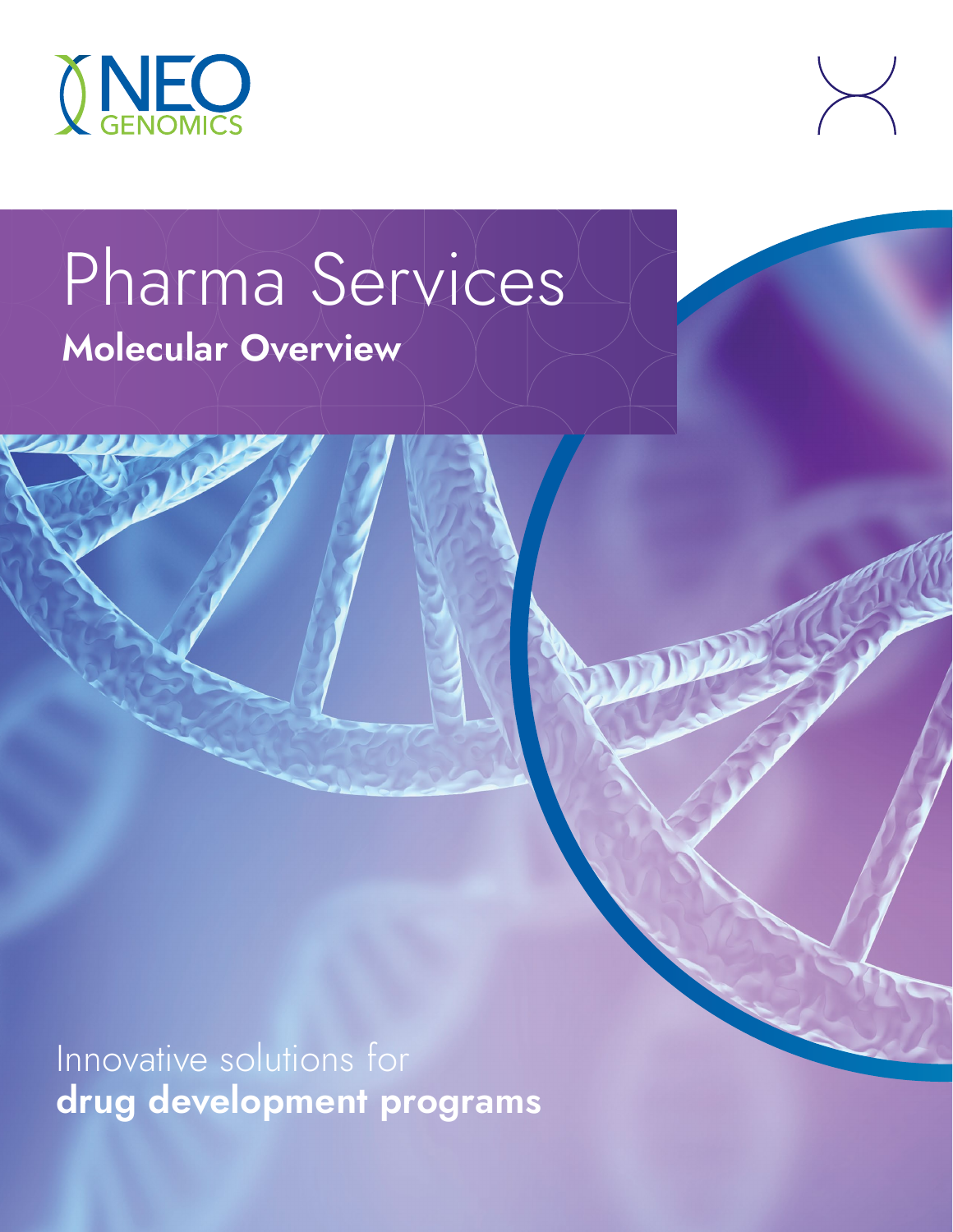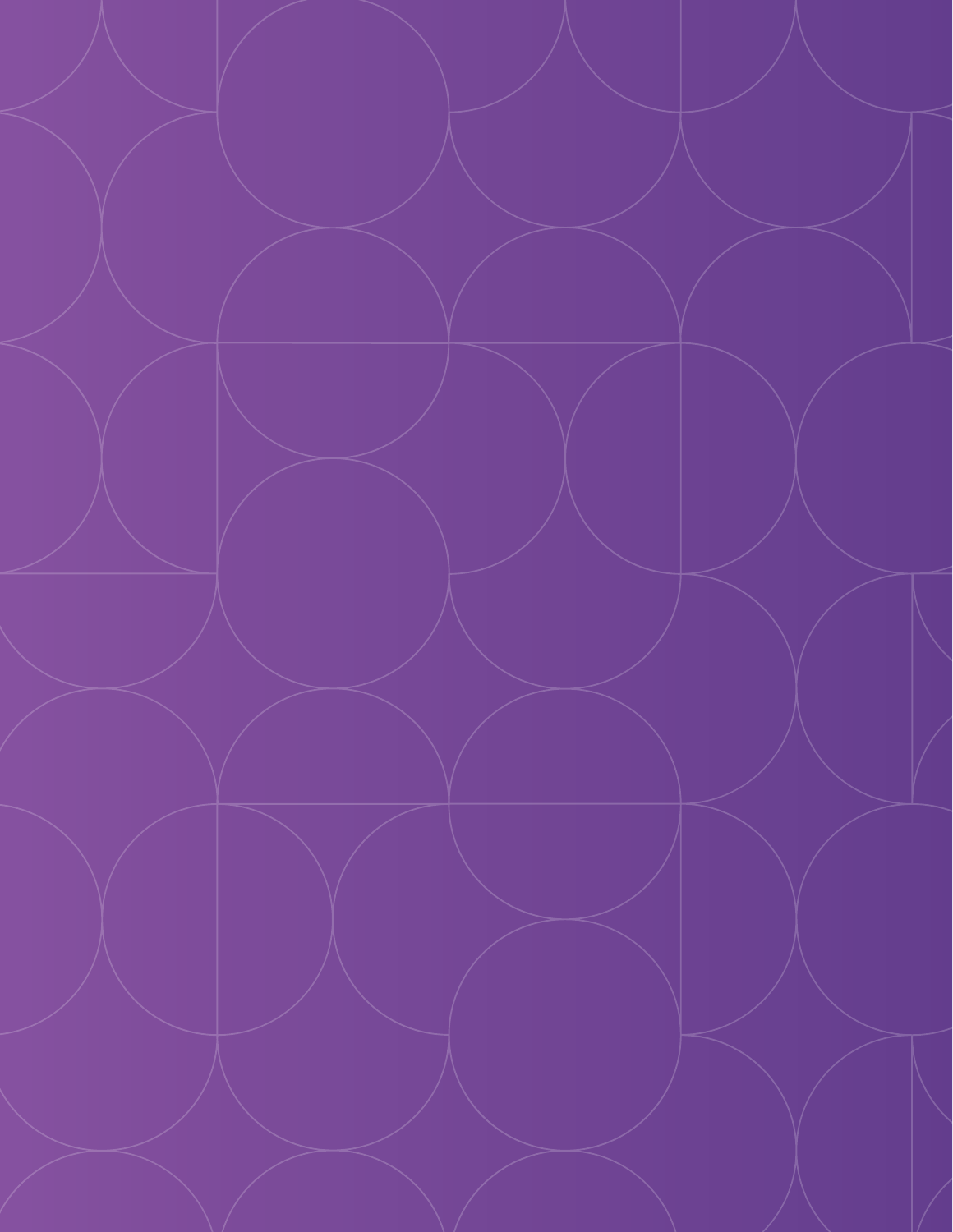# Innovative solutions for drug development programs

## NeoGenomics' broad molecular capabilities provide our pharma and research partners with innovative oncology solutions.

NeoGenomics Pharma Services offers our clients the most informative and state-ofthe-art molecular technology platforms and services to enhance any oncology drug development program or research project. Our comprehensive molecular menu combined with our flexible, rapid assay development cycles allow us to consistently meet the demands of our customers.

Our team of expert pathologists and scientists are involved in every step of the assay development process to help ensure that each biomarker on our menu is developed to the highest standards. With a wide array of offerings spanning somatic, germline and solid tumor liquid biopsy testing, clients no longer have to worry about using multiple labs to fulfill their testing requirements. If you are looking for an actionable or fully-customizable solution, NeoGenomics Pharma Services is ready to help.

# Pharma Services Genomic Center of Excellence

The most comprehensive combination of single-gene and multi-parameter tumor profiling methodologies available

Full range of molecular diagnostic technologies including next-generation sequencing, quantitative PCR, ddPCR, NanoString™, Sanger sequencing, fragment analysis, and SNP arrays

Biomarker Discovery Applications including exome sequencing and RNA-Seq

Cell-free DNA/RNA solid tumor liquid biopsy testing capabilities useful for diagnostic screening and monitoring

LDT and FDA approved assays available for qPCR, RT-qPCR, NGS and NanoString

All complementary testing methods including central pathology review, cytogenetics, FISH, flow cytometry, IHC are conducted in one lab to conserve tissue from small specimens and minimize TAT

Pharma Services supporting IVD manufacturers, pharmaceutical companies, and the biotechnology industry

Partner in every phase of the development pipeline using our experience with proof of concept studies, assay development and optimization, as well as Phase I - III clinical trials and companion diagnostics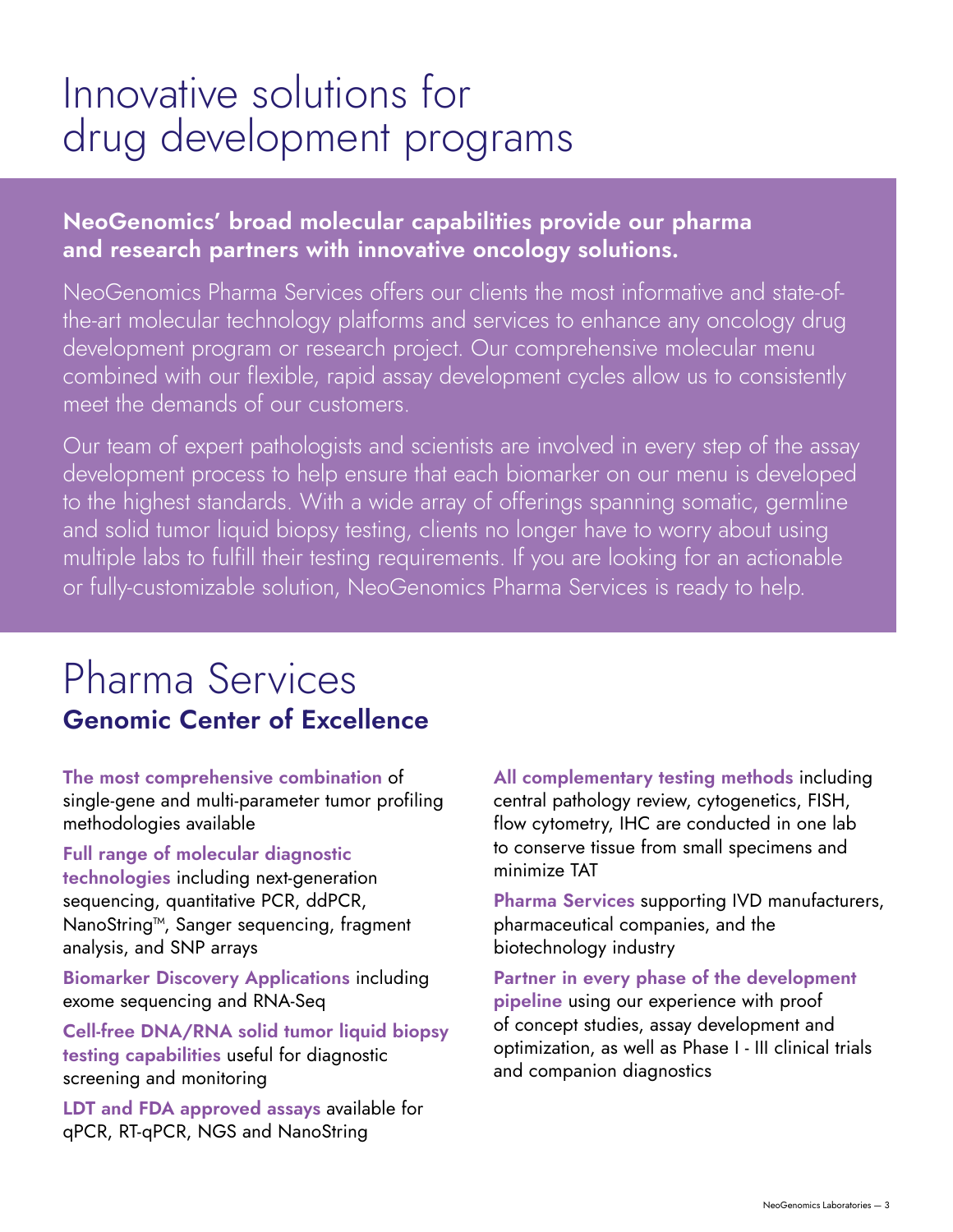# Geonomic Services at NeoGenomics

## Benefits & Highlights:

- Clinically optimized profiles for actionable and widespectrum analysis
- Broadest selection of NGS gene panels for heme and solid tumor variant discovery available in the U.S.
- Comprehensive bioinformatics services: IT professional services, data analysis services, bioinformatics consulting, systems pathology (imaging and genomics data) and data storage

## Testing Services:

- Clinical and exploratory genomics assays
- 275 gene NGS for solid tumors and blood cancer
- 322 gene NGS for solid tumors
- Tumor Mutational Burden (TMB)
- Whole exome sequencing tumor and germline (normal)
- Whole genome sequencing
- Solid tumor liquid biopsy by NGS
- Single and multi-sample analysis
- Nucleic acid extraction
- NGS library prep and QC
- Custom analysis
- Sanger confirmation
- Oncomine™Dx
- RNAseq Whole transcriptome and Exome
- NanoString gene expression panels
- T-Cell receptor sequencing
- **NeoAntigens**
- Microbiome Analysis

## Specimen Types:

- Fresh tissue, blood, bone marrow, plasma
- FFPE
- Sample Type:
- DNA/cDNA
- RNA
- Total nucleic acid

### Platforms:

- MiSeq, NextSeq 500, HiSeq 4000, NovaSeq 6000
- Ion Torrent® PGMDx
- lon S5<sup>™</sup> and Ion Chef<sup>™</sup>
- ddPCR
- NanoString nCounter<sup>®</sup>
- ABI 3730xl
- Rotorgene Q MDx
- Cobas Z480
- QuantStudio<sup>™</sup> 7
- $\cdot$  Can be combined with industry leading pathology services like histology and tumor enrichment by macrodissection
- Fast and secured NGS data transfers
- Industry-leading TATs.

## Enterprise Level Computing Environment:

- Easy and powerful bioinformatics
	- Complimentary access to high performance computing cluster and advanced suite NGS tools
	- Enables customer and project specific requirements
	- Custom filters: e.g., artifact scrubbing filters, clinically relevant variants
- Increased Annotation: Annotation from custom database of 1000s of targeted mutations
- Simultaneous reporting of indels and CNVs
- Advanced quality control reporting available for each sample

## Enriched Bioinformatics Services:

- Application-specific data analysis, including exome, wholegenome, and whole transcriptome RNA sequencing
- Custom data analysis tailored to your needs with clinicalstyle reporting available
- Advanced statistical analysis of variants available
- Experimental design
- Custom panel design
- Variant caller optimization
- Tumor/normal tissue comparison
- Time based analysis
- Differential expression analysis
- Insertion site ID
- Bioinformatic tools

## Data Storage Solutions:

- Custom lab data storage consultation and hardware integration
- Data transfer and security consultations

## Data Delivery:

- BAM files
- FASTQ files
- VCF files
- Mutation summary documents
- QC reports
- Data transfers through a secured FTP portal or password protected hard drive
- Custom data delivery also available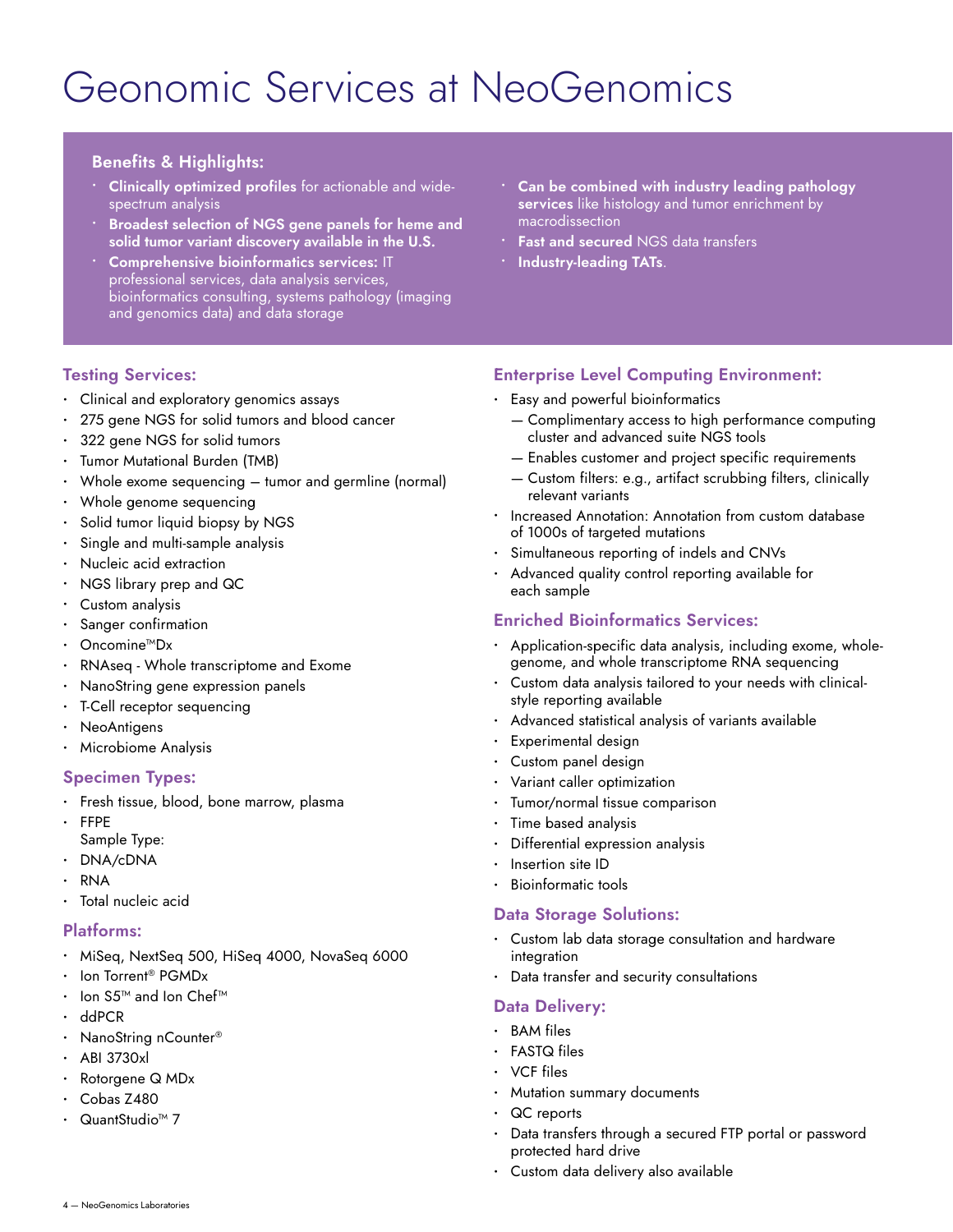# NeoLAB® Solid Tumor Liquid Biopsy

NeoGenomics offers solid tumor liquid biopsy testing with the NeoLAB® Solid Tumor Liquid Biopsy Cell-Free Assay. This comprises a panel of 44 clinically relevant genes for SNVs and indels.

## Target Information

| Assay                                  |                  | Target                        | <b>Unique Genes</b>               | <b>DNA</b>  | <b>RNA</b> |
|----------------------------------------|------------------|-------------------------------|-----------------------------------|-------------|------------|
| Oncomine Pan-Cancer<br>Cell-Free Assay |                  | TNA (DNA + RNA)               | 52                                | 50          | 12         |
| <b>Hotspot Genes</b>                   |                  | <b>Tumor Suppressor Genes</b> | Copy Number Genes<br>Gene Fusions |             |            |
| AKT1                                   | <b>HRAS</b>      | <b>APC</b>                    | CCND1                             | <b>ALK</b>  |            |
| <b>ALK</b>                             | IDH1             | FBXW7                         | CCND <sub>2</sub>                 | <b>BRAF</b> |            |
| ${\sf AR}$                             | IDH <sub>2</sub> | <b>PTEN</b>                   | CCND <sub>3</sub>                 | ERG         |            |
| ARAF                                   | KIT              | <b>TP53</b>                   | CDK4                              | ETV1        |            |
| <b>BRAF</b>                            | <b>KRAS</b>      |                               | CDK6                              | FGFR1       |            |
| CHEK2                                  | MAP2K1           |                               | <b>EGFR</b>                       | FGFR2       |            |
| CTNNB1                                 | MAP2K2           |                               | ERBB2                             | FGFR3       |            |
| DDR <sub>2</sub>                       | <b>MET</b>       |                               | FGFR1                             | <b>MET</b>  |            |
| <b>EGFR</b>                            | <b>MTOR</b>      |                               | FGFR2                             | NTRK1       |            |
| ERBB2                                  | <b>NRAS</b>      |                               | FGFR3                             | NTRK3       |            |
| ERBB3                                  | NTRK1            |                               | <b>MET</b>                        | <b>RET</b>  |            |
| ESR1                                   | NTRK3            |                               | <b>MYC</b>                        | ROS1        |            |
| FGFR1                                  | <b>PDGFRA</b>    |                               |                                   |             |            |
| FGFR2                                  | PIK3CA           |                               |                                   |             |            |
| FGFR3                                  | RAF1             |                               |                                   |             |            |
| FGFR4                                  | <b>RET</b>       |                               |                                   |             |            |
| FLT3                                   | ROS1             |                               |                                   |             |            |
| GNA11                                  | SF3B1            |                               |                                   |             |            |
| GNAQ                                   | SMAD4            |                               |                                   |             |            |
| <b>GNAS</b>                            | SMO              |                               |                                   |             |            |

Note: Testing is provided for solid tumor profiling only. Please do not submit samples from patients with hematological disorders.

Assay requires whole blood collected in 2 x 10mL Streck Cell-Free DNA BCT tubes. NGS results in 7 days from specimen receipt at NeoGenomics. 2 x 10mL Streck Cell-Free DNA BCT tubes. Please reach out to a NeoGenomics' Pharma Services representative for more details as well as assay performance data.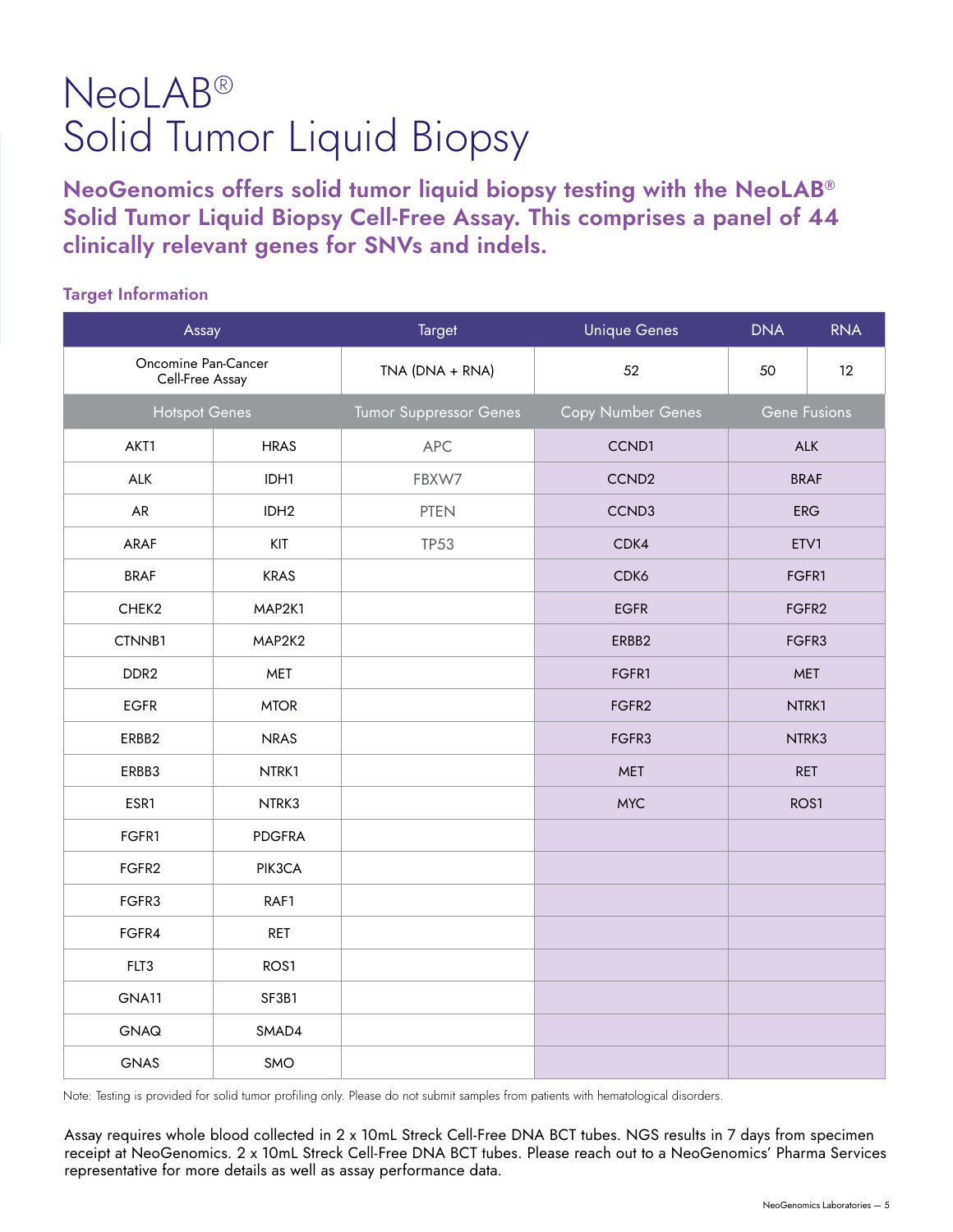# Molecular **Applications**

Whole exome sequencing of the tumor as well as matched normal from peripheral blood. Non-synonymous mutations, or those that translate into a non-native protein sequence are identified. Those that are present in normal tissue, are filtered out as they are not recognized to be foreign.



3

1

Whole transcriptome sequencing of the tumor tissue. The non-synonymous tumor specific mutations that are transcribed at high levels are identified by RNA-Seq. They are most likely to be presented on the cell surface for immune system recognition.

**HLA typing** – Four digit resolution obtained from whole exome and/or transcriptome data.

Whole Exome Sequencing RNA Sequencing HLA Typing<br>of tumor and matched normal specimens allows for for the tumor's transcriptome allows for effective using NGS allows for identification of Class 1 and Class identification of tumor specific somatic mutations in protein coding regions of the genome (red bars). The products of tumor specific somatic mutations are candidate neoantigens that can be potentially recognized by the host immune system.



identification of expressed mRNA for candidate neoantigens (solid red bars). Non-expressed mutations are removed as they are not viable targets (dotted red bars) for the immune system.

1 2 3



2 by information recognition to 4 digit resolution. With this information, prediction algorithms are used to stack rank the highly expressed and strongest HLA binding peptides containing tumor specific mutations.

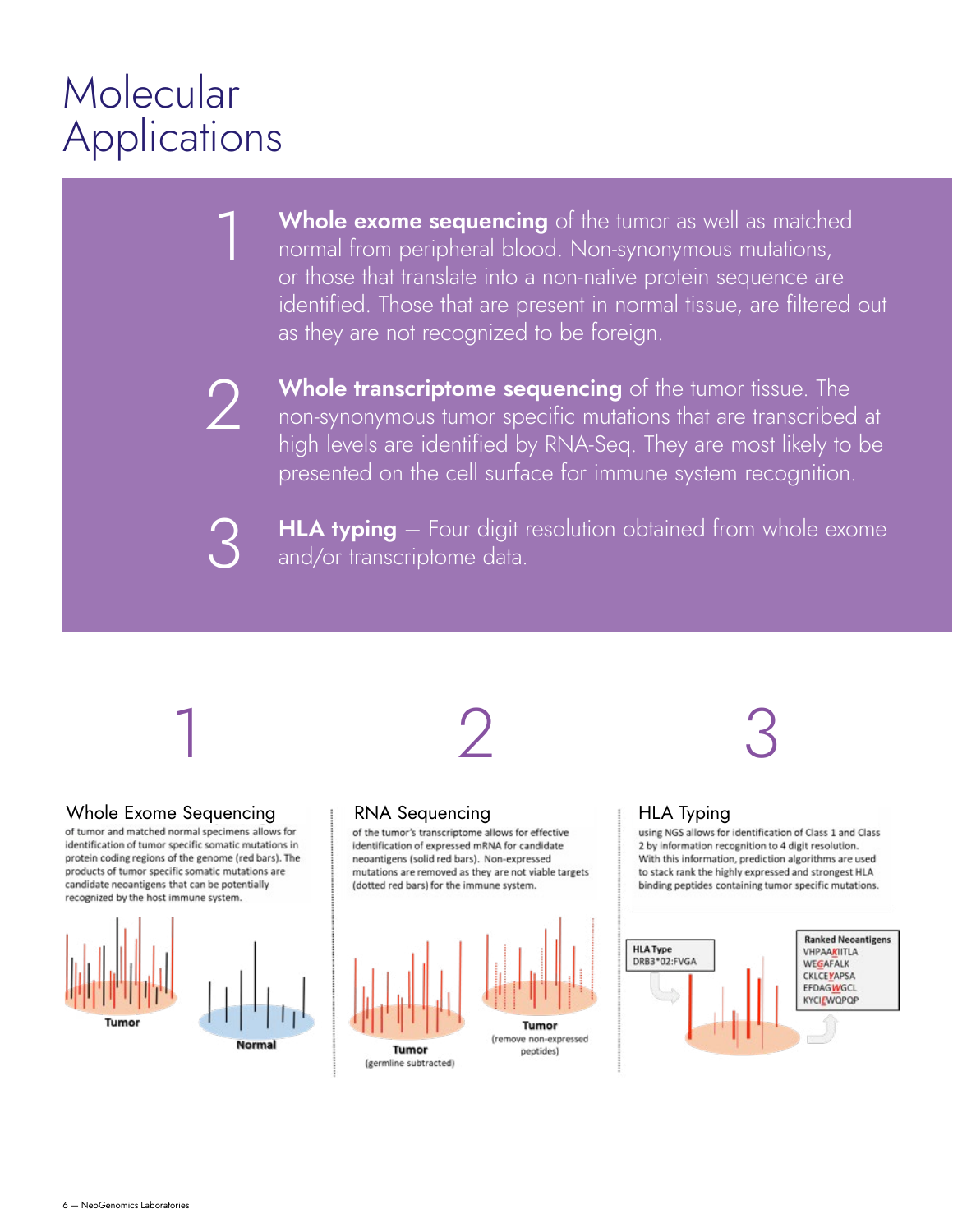# Molecular **Applications**

## Tumor Mutational Burden (TMB)

Mutational burden is defined as the fraction of non-synonymous mutations within protein coding sequences of the genome. Studies support that tumors with high mutational burden may be predictive for patient response to immunotherapy treatments making it a clinically relevant biomarker for oncology. NeoGenomics offers both direct and indirect assessment of a tumor's mutational status using various techniques.



## **Direct**

- Whole exome sequencing offers more precise TMB quantification than large gene panels which extrapolate from sequencing a subset of genes in the genome. WES also offers the added benefit of interrogating HLA as well as other relevant loci that are not normally captured in gene panels which recently have shown to be of interest in the IO field. NeoGenomic's TMB by WES workflow consists of:
	- Tumor WES FFPE tumor samples are enriched for tumor, DNA extracted and whole exome sequenced at 10 Gb to identify non-synonymous mutations. At this depth of sequencing, ~5% mutations can be effectively identified within all protein coding sequences.
	- Normal WES matched patient normal FFPE tissue or peripheral blood. Whole exome sequencing at 5 Gb of normal input establishes a matched control for precise quantitation of TMB for each patient's tumor.
	- Quantitative results are # mutations (non-synonymous) per megabase (10^6 bases) of sequence.
	- Optionally, tumor RNA-Seq transcriptome and expression analysis – provides an expressed mutational burden value which may be useful in predicting neoantigen levels.

• Comprehensive Gene Panel – FFPE tumor samples are processed using a CLIA/CAP validated NGS panel of 320+ genes. Results are reported as qualitative and quantitative TMB results. Quantitative results are expressed as # mutations (non- synonymous) per megabase (10^6 bases) of sequence. Sequencing of matched normal sample is not required for this assay.

## **InDirect**

• Microsatellite Instability (MSI) – Microsatellite instability is indicative of deficiencies in DNA repair pathways and correlate with increased TMB. NeoGenomics MSI assay evaluates mononucleotide repeat markers (BAT-25, BAT-26, NR-21, NR-24, and MONO-27) using fragment analysis to establish MSI status. Both tumor and matched normal samples (FFPE or peripheral blood) are required.

NOTE: MMR IHC is also offered at NeoGenomics. Please contact us for more information.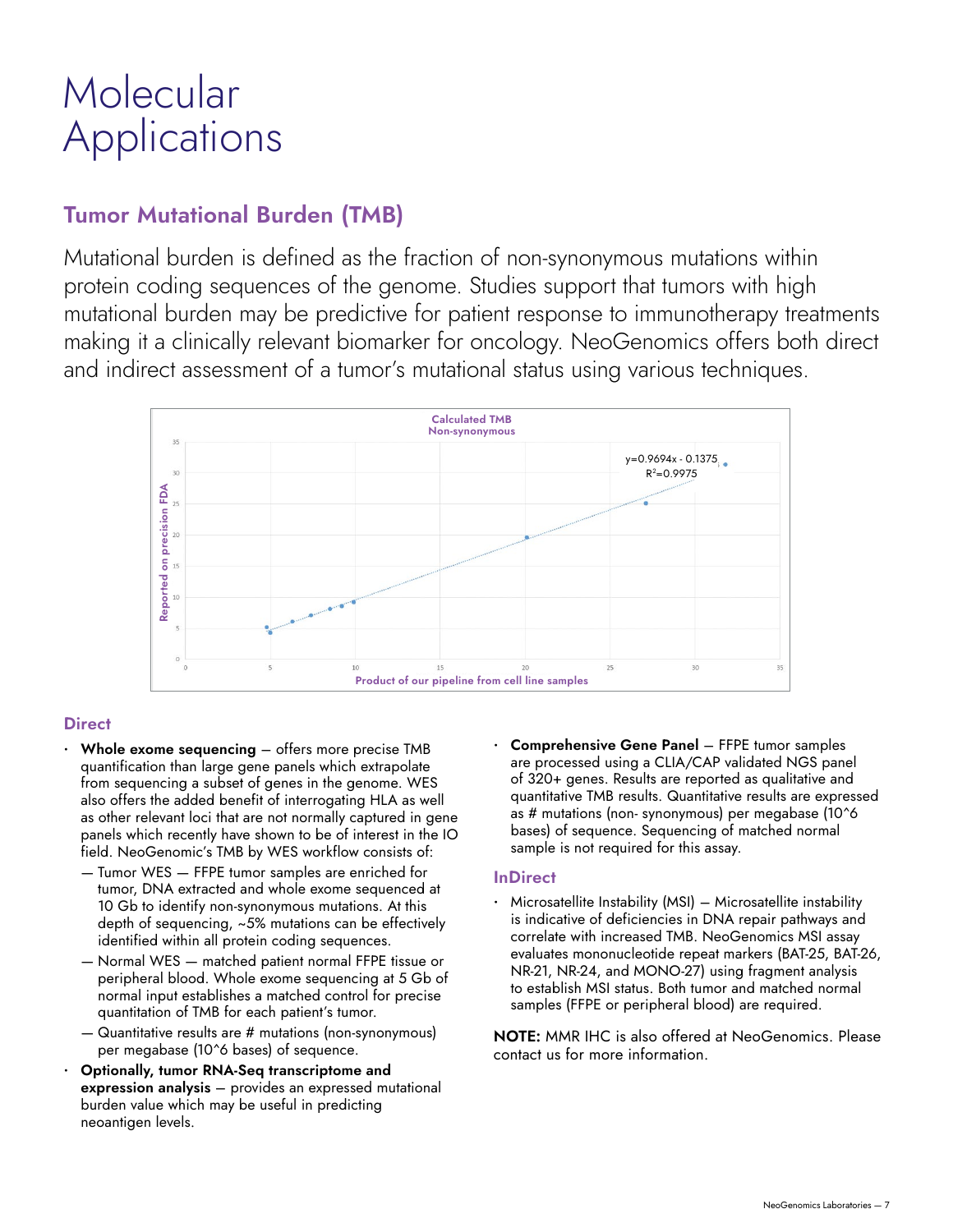# Molecular **Applications**

# Tumor Microenvironment: T-Cell Receptor Sequencing — Diversity and Clonality

T-cell receptor sequencing by NGS allows for diversity and clonality characterization of a patient's T-cell population. Diversity can be understood as the number of unique T-cell clones whereas clonality is an evaluation of the relative amount of each clone in the sample. TCR sequencing has recently been utilized for profiling the T-cell landscape present within the tumor microenvironment and results support that different T-cell profiles are informative to response and survival. Especially, the presence of Tumorinfiltrating lymphocytes (TIL) is often associated with better clinical outcomes.

NeoGenomics offers RNA and DNA based TCR repertoire profiling via next generation sequencing. Diversity and Clonality of TCR Repertoire in Tumor Microenvironment:



# Biomarker Discovery: Whole Transcriptome RNA-Seq

When the goal is to understand the pathways involved in a clinical phenomenon, whole transcriptome sequencing is often the first step. Being a non-hypothesis driven approach, RNA-seq is a versatile tool for unbiased characterization of the biology as well as discovering the breadth of potential biomarkers. NeoGenomics standard RNA-seq workflow, sequences samples on Illumina's HiSeq 4000 at 50 million reads (2 x100bp pair end reads) read depth to generate gene expression profiles which can be used for differential cohort expression analysis.

Sequencing deeper to 2 x 70 million (100bp length) or 2 x 100 million (100bp length) reads allows for identification of novel transcript fusions and SNV mutations. After identification of novel biomarkers by RNA-seq, the next step is to verify and create a focused clinical testing assay.

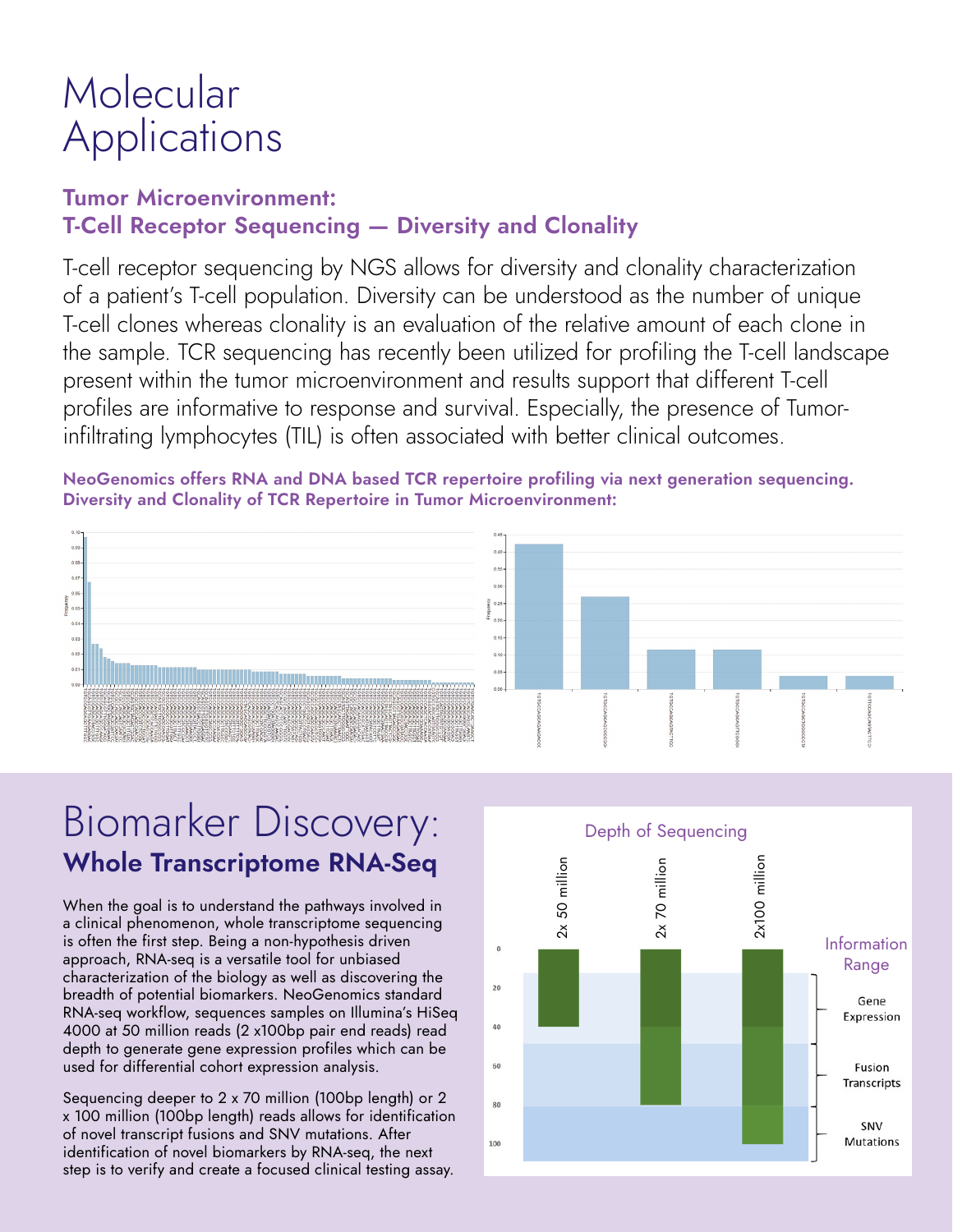# PanCancer IO 360 Gene Expression Panel

The NanoString PanCancer IO 360 Gene Expression Panel is a 770 gene CodeSet that is designed for profiling tumor biopsies and characterizing gene expression patterns associated with the tumor, the immune response, and the microenvironment which shape tumor-immune interactions.

The panel contains 48 gene signatures which describe key aspects of immuno-oncology to aid in sample characterization. Among these 48 gene signatures is the Tumor Inflammation Signature (TIS) which is an 18gene signature that measures pre-existing, peripherally suppressed adaptive immune responses in the tumor. The TIS algorithm measures the geometric mean of a set of 10 housekeeping genes for the calculation of the TIS score.

| Tumor<br>Immunoge-<br>nicity                                 | Tumor<br>Sensitivity<br>to Immune<br><b>Attack</b> | Inhibitory<br>Immune<br>Mechanisms    | Stromal<br><b>Factors</b>      | <b>Inhibitory</b><br>Metabolism | Anti-Tumor<br>Immune<br><b>Activity</b>         | <b>Inhibitory</b><br>Immune<br>Signaling         | <b>Immune Cell Population</b><br>Abundance |                                         |
|--------------------------------------------------------------|----------------------------------------------------|---------------------------------------|--------------------------------|---------------------------------|-------------------------------------------------|--------------------------------------------------|--------------------------------------------|-----------------------------------------|
| Antigen<br>Processing<br>Machinery                           | Apoptosis                                          | <b>IDO1</b> Gene<br>Expression        | Endothelial<br>Cells           | Glycolysis                      | Tumor<br>Inflammation<br>Signature (TIS)        | CTLA4 Gene B Cells<br>Expression                 |                                            | NK CD56dim<br>Cells                     |
| Antigen<br>Presenting<br>Machinery<br><b>Expression Loss</b> | Tumor<br>Proliferation                             | PD-L1 Gene<br>Expression              | Stromal<br>Tissue<br>Abundance | Hypoxia                         | Cytotoxicity                                    | IL10 Gene<br>Expression                          | CD45+ Cells Natural                        | Killer Cell<br>Abundance                |
| Immuno-<br>proteasome                                        | JAK-STAT<br>Pathway<br>Gene<br>Expression<br>Loss  | B7-H3 Gene<br>Expression              |                                |                                 | Interferon<br>Gamma<br>Signaling                | Inflammatory CD8 T Cell<br>Chemokines            |                                            | T Cells<br>Abundance                    |
| <b>MAGE Genes</b><br>Expression                              |                                                    | <b>TGF-Beta</b><br>Gene<br>Expression |                                |                                 | Interferon<br>Signaling<br>Response             | Myeloid-<br>Derived<br>Inflammatory<br>Signaling | Cytotoxic<br>Cells                         | TH1 Cell<br>(TBX21/T-bet)<br>Expression |
| Loss of<br>Mismatch<br>Repair Gene<br>Expression             |                                                    |                                       |                                |                                 | Lymphoid<br>Compartment<br>Activity             | PD-1 Gene<br>Expression                          | Dendritic<br>Cells                         | Treg (FOXP3<br>Expression)              |
| Hypermutation                                                |                                                    |                                       |                                |                                 | <b>MHC Class II</b><br>Antigen<br>Presentation5 | PD-L2 Gene<br>Expression                         | Exhausted<br>CD8 Cell                      |                                         |
| <b>MSI Predictor</b>                                         |                                                    |                                       |                                |                                 | Myeloid<br>Compartment<br>Activity              | <b>TIGIT Gene</b><br>Expression                  | Macrophage                                 |                                         |
|                                                              |                                                    |                                       |                                |                                 |                                                 | ARG1 Gene<br>Expression                          | Mast Cells                                 |                                         |
|                                                              |                                                    |                                       |                                |                                 |                                                 | NOS2 Gene<br>Expression                          | Neutrophils'                               |                                         |

## Tumor Inflammation Signature Genes

| CCL5  | CD8A             | STAT1        | PD-L2/PDCD1LG2 | HLA-DQA1           | HLA-DRB1      |
|-------|------------------|--------------|----------------|--------------------|---------------|
| CXCL9 | CXCR6            | <b>TIGIT</b> | PD-L1/CD274    | HLA-E              | <b>CMKLR1</b> |
| CD27  | IDO <sub>1</sub> | LAG3.        | CD276          | PSMB <sub>10</sub> | NKG7          |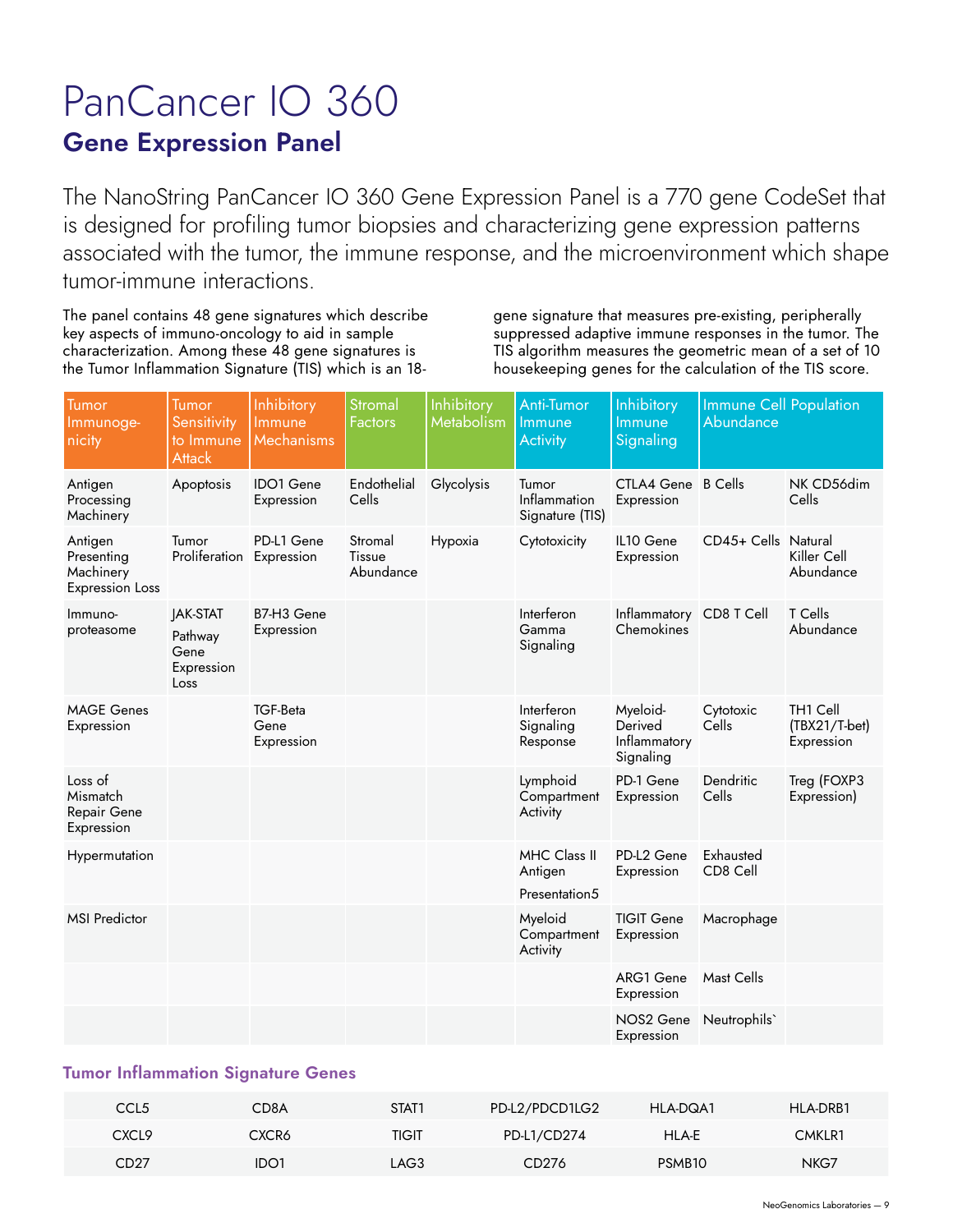# PanCancer IO 360

# Gene Expression Panel

The PanCancer IO 360 Gene Expression Panel and TIS readout has been analytically validated at NeoGenomics Laboratories for testing of solid tumor FFPE samples. Some of the tumor types included in the validation were:

- Melanoma
- Head and Neck
- Colon cancer
- Endometrial
- Non-small cell lung carcinoma (NSCLC)
- **Ovarian**
- Prostate, kidney, bladder

## Specimen Input Requirements

RNA extraction is validated for the RNeasy FFPE Kit (Qiagen) and AllPrep DNA/RNA FFPE Kit (Qiagen). RNA input is recommended at >=100 ng but can be as low as 50 ng.

For assay details or validation information, please inquire with a NeoGenomics Pharma Services representative.

|                             | Whole Genome Sequencing | Whole Exome Sequencing | <b>Targeted Gene</b><br>Panel Sequencing |
|-----------------------------|-------------------------|------------------------|------------------------------------------|
|                             |                         |                        |                                          |
| DNA**                       | $\geq 200$ ng           | $\geq 200$ ng          | 10ng - 250ng                             |
| $RNA**$                     | Not Applicable          | Not Applicable         | Not Applicable                           |
| Cell Pellets                | 1 million cells         | 1 million cells        | 1 million cells                          |
| Fresh/Unfexed Tissue        | $>0.2$ cm3              | $>0.2$ cm3             | $>0.2$ cm3                               |
| <b>FFPE Tissue</b>          | 5-10 slides cut at 5um  | 5-10 slides cut at 5um | 5-10 slides cut at 5um                   |
| <b>Bone Marrow Aspirate</b> | EDTA 2ml (Purple Top)   | EDTA 2ml (Purple Top)  | EDTA 2ml (Purple Top)                    |
| Peripheral Blood            | EDTA 5ml (Purple Top)   | EDTA 5ml (Purple Top)  | EDTA 5ml (Purple Top)                    |
| PAXgene Tube                | 1 tube                  | 1 tube                 | 1 tube                                   |

|                             | Microbiome 16s<br>Sequencing | Whole Transcriptome<br>Sequencing | <b>TCR Sequencing</b>  | <b>NanoString</b>      |
|-----------------------------|------------------------------|-----------------------------------|------------------------|------------------------|
| $DNA**$                     | $1ng - 10ng$                 | Not Applicable                    | Not Applicable         | Not Applicable         |
| $RNA**$                     | Not Applicable               | $\geq 100$ ng                     | 20ng - >400ng          | 50ng - 250ng           |
| Cell Pellets                | Not Applicable               | 1 million cells                   | 1 million cells        | 1 million cells        |
| Fresh/Unfexed Tissue        | Not Applicable               | $>0.2$ cm <sup>3</sup>            | $>0.2$ cm <sup>3</sup> | $>0.2$ cm <sup>3</sup> |
| <b>FFPE Tissue</b>          | Not Applicable               | 5-10 slides cut at 5um            | 5-10 slides cut at 5um | 5-10 slides cut at 5um |
| <b>Bone Marrow Aspirate</b> | Not Applicable               | EDTA 2ml (Purple Top)             | EDTA 2ml (Purple Top)  | EDTA 2ml (Purple Top)  |
| Peripheral Blood            | Not Applicable               | EDTA 5ml (Purple Top)             | EDTA 5ml (Purple Top)  | EDTA 5ml (Purple Top)  |
| PAXgene Tube                | Not Applicable               | 1 tube                            | 1 tube                 | 1 tube                 |

\*\*The actual sample requirement depends on the sample quality and kits to be used for particular applications.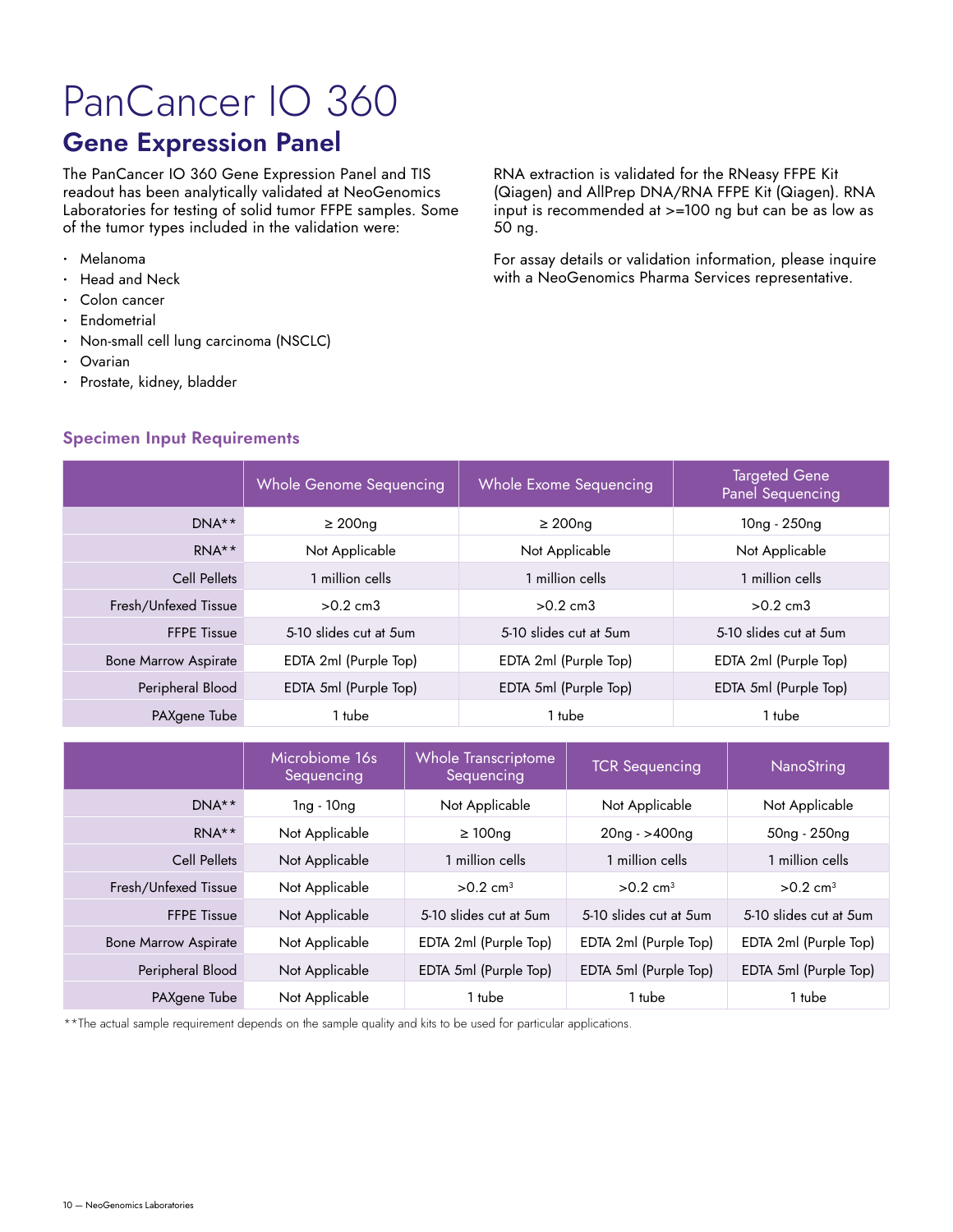